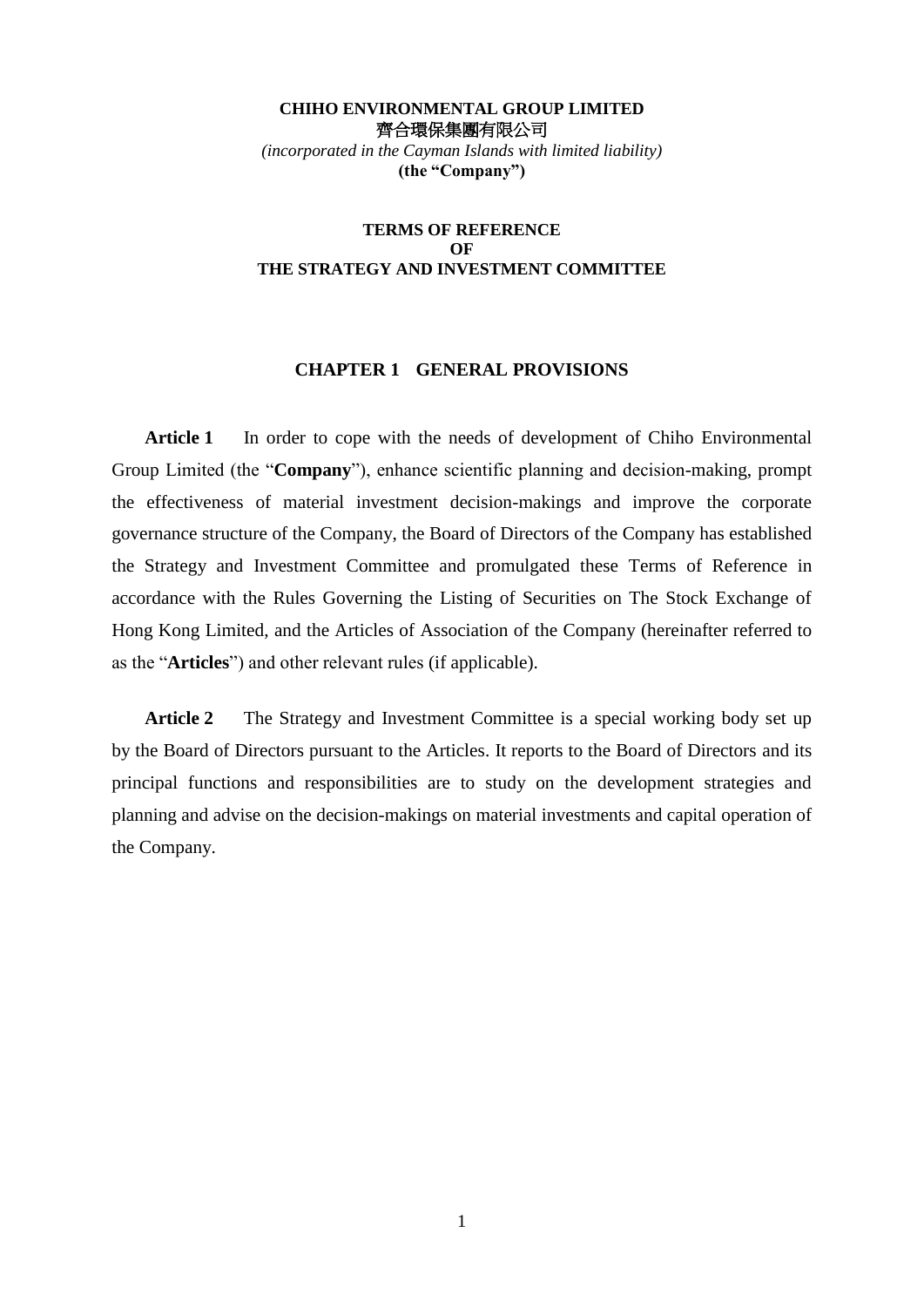# **CHAPTER 2 COMPOSITION**

**Article 3** The Strategy and Investment Committee shall be appointed by the Board from amongst the directors and senior management of the Company, members of which shall be recommended by the Chairman of the Board of Directors after discussion with relevant directors subject to consideration and approval by the Board of Directors.

**Article 4** The Strategy and Investment Committee shall have one chairman who shall be in charge of the work of the Committee. The chairman shall be nominated by the Chairman of the Board of Directors and appointed by the Board of Directors. The main powers and duties of the chairman are as follows:

- (i) convening and presiding over regular and ad-hoc meetings of the Committee;
- (ii) determining the agendas of each meeting of the Committee;
- (iii) signing material documentation of the Committee;
- (iv) ensuring that the Committee reaches a clear conclusion to each proposal which includes passed, rejected and supplementary materials needed;
- (v) other powers and duties provided in these Terms of Reference.

Article 5 The terms of office of the members of the Strategy and Investment Committee shall be in conformity with that of their directorship. Members of the Committee may be re-elected or re-appointed at the expiry of their terms of office.

If any member ceases to be a director of the Company or cannot continue to be a director due to other reasons during his/her term of office, he/she shall be automatically disqualified from acting as a committee member, and such vacancy shall be filled by the Board of Directors pursuant to Article 3 of these Terms of Reference.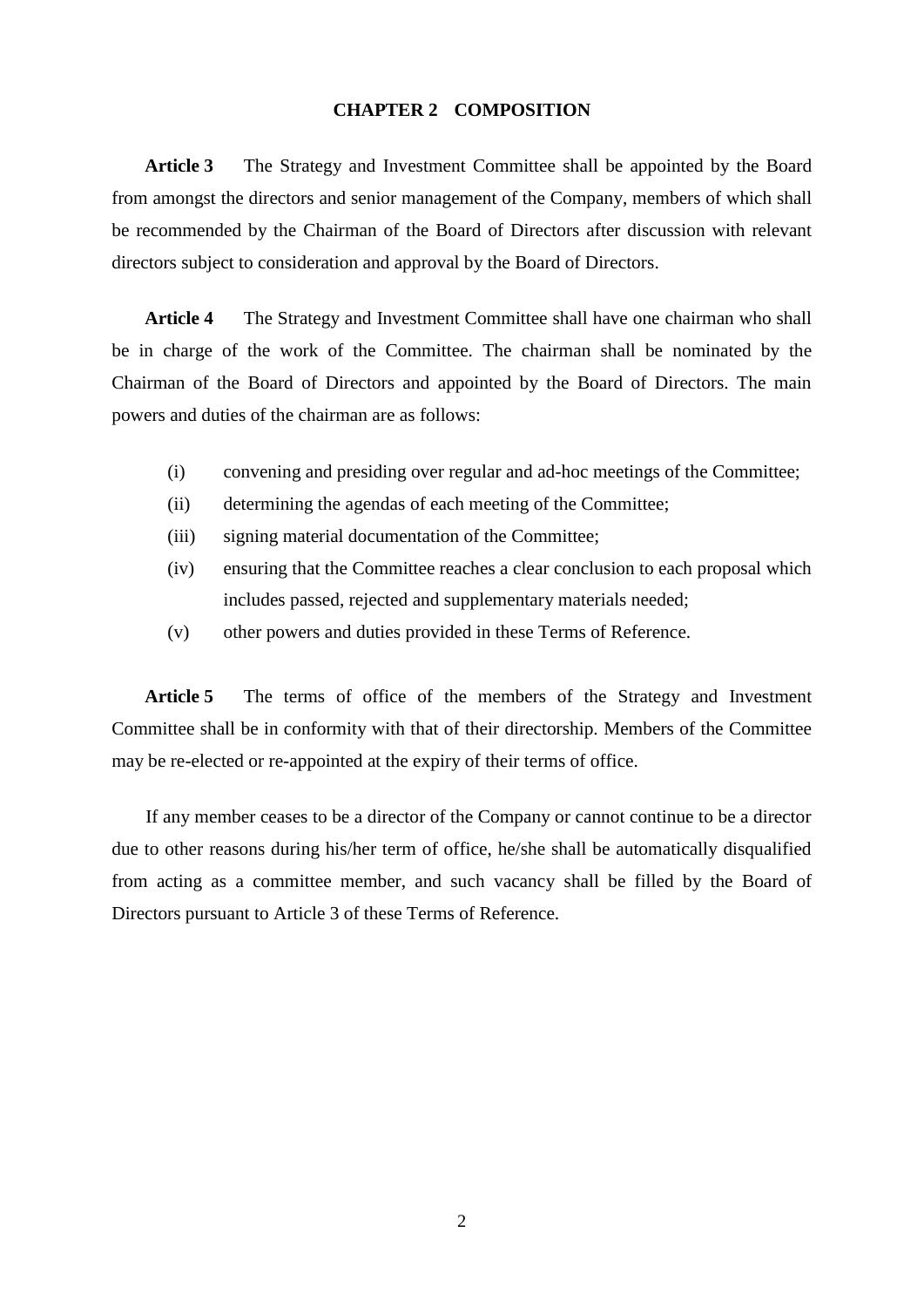# **CHAPTER 3 AUTHORITY**

**Article 6** The Committee holds the full delegated authority of the Board, including specifically the power of decision-making, in relation to the Duties set out in these Terms of Reference and including but not limited to require the management of the Company to provide all necessary information and/ or materials requested by the Committee as may be required for performing its duties. The Committee is authorised by the Board to obtain outside legal or other independent professional advice at the expenses of the Company and to invite the attendance of outsiders with relevant experience and expertise at the Committee meetings if it considers this necessary. If the Committee considers appropriate or cannot make decision on any matter, the Committee shall refer such matter to the Board for final decision and resolution.

#### **CHAPTER 4 DUTIES**

**Article 7** The duties of the Strategy and Investment Committee shall include the following aspects:

- (i) to act as a delegate for the Board generally;
- (ii) to make decisions and resolutions, and to exercise all powers of the Board on all matters of the Company in relation to its daily operation and investment activities, including any non-connected transaction which the percentage ratio is lower than 5% according to the testing result of the HKEx; and
- (iii) to make recommendations to the Board concerning matters of corporate significance not otherwise dealt by any other committees of the Board, recommendations must be submitted to the Board for approval for all transactions with a percentage ratio equal to or higher than 5% according to the testing result of the HKEx.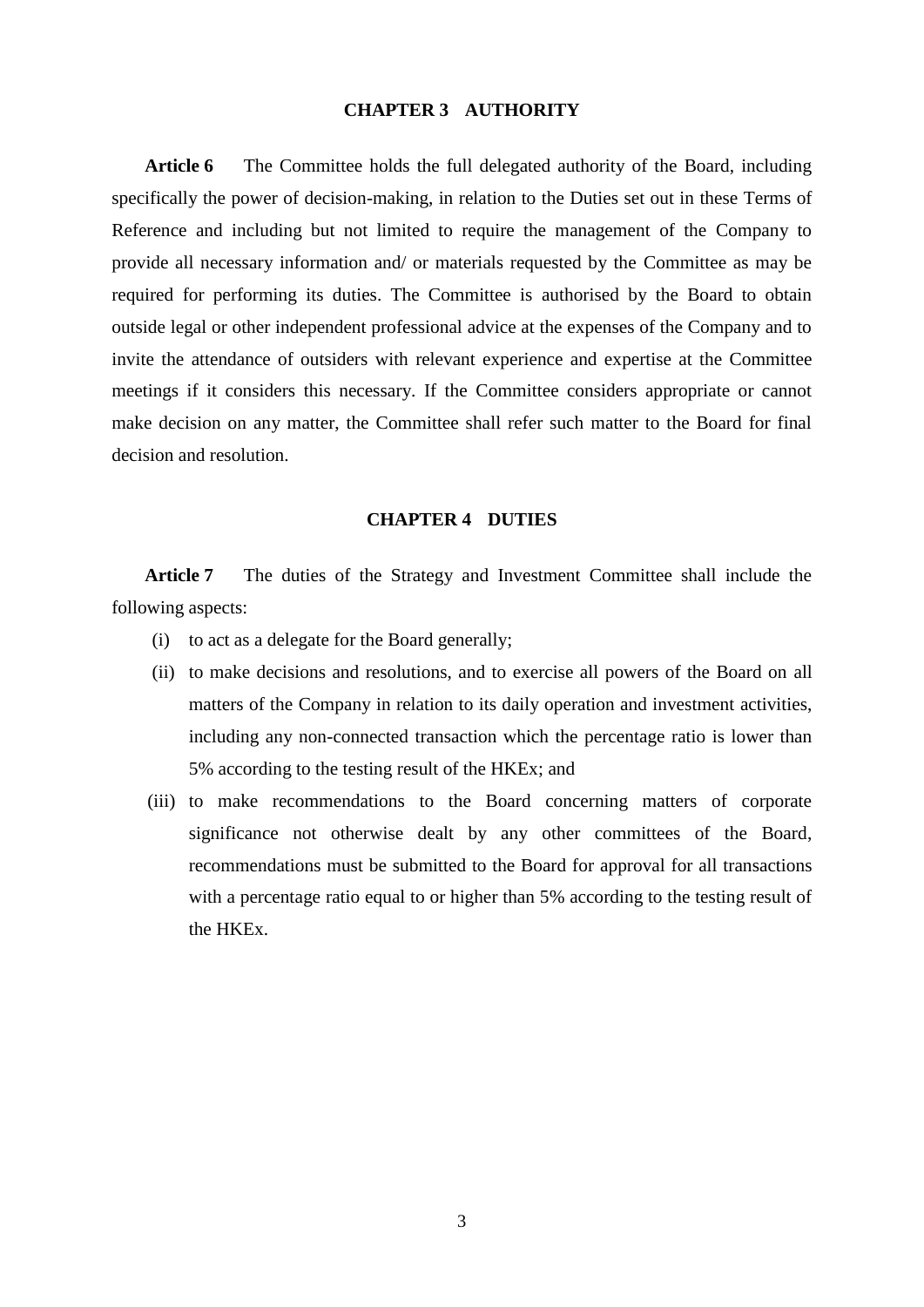Article 8 The Company's investment & development department are the supporting and associated departments of the Strategy and Investment Committee and are responsible for such daily work as meeting notice, preparing meeting documents, keeping meeting minutes, making and reporting meeting resolutions. The Committee may source supports from the Company's relevant departments or personnel upon a temporary designation according to work requirements. The Board of Directors' office is responsible for keeping meeting minutes and resolutions and shares the responsibility with the supporting and associated departments of the Strategy and Investment Committee for meeting preparations, organizations and other specific work. The secretary of the Board of Directors is responsible for coordinating work among the Strategy and Investment Committee, the supporting and associated departments of the Strategy and Investment Committee and the Board of Directors' office and shall attend the meetings of the Strategy and Investment Committee.

## **CHAPTER 5 RULES OF PROCEDURES**

**Article 9** Meetings of the Strategy and Investment Committee can be classified into regular meetings and interim meetings.

**Article 10** The Strategy and Investment Committee shall hold an interim meeting if proposed by the chairman of the Committee, more than two members of the Committee, or the Board of Directors or the Chairman of the Board of Directors.

**Article 11** A notice shall be given to all members of the Strategy and Investment Committee by the supporting department three working days prior to the convening of a meeting and the relevant information shall be submitted to each member. In case of emergency that requires the Committee to convene a meeting as soon as possible, the Committee may give a notice of the meeting on that day by phone, fax, or e-mail, but the chairman of the Committee must give an explanation at the meeting.

**Article 12** A meeting of the Strategy and Investment Committee shall be presided over by the chairman or if he/she is unable to attend, another member of the Committee designated by him/her.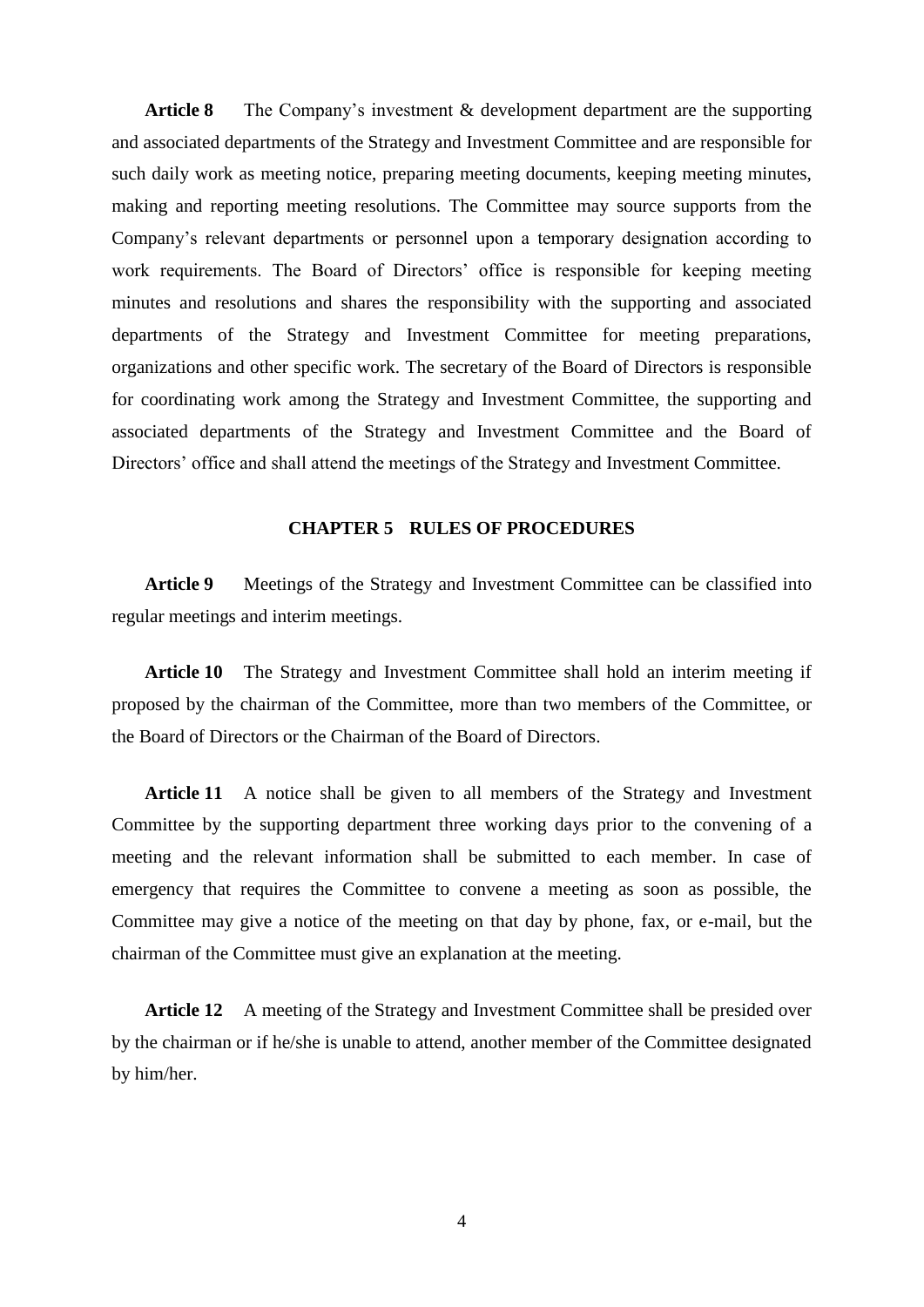**Article 13** A meeting of the Strategy and Investment Committee shall not be held unless attended by more than two-thirds of its members. Members of Strategy and Investment Committee shall attend the meeting in person or in a manner of teleconference or by aid of similar communication equipment. If the member is unable to attend the meeting for certain reason, he/she may authorize another committee member in writing to attend the meeting on his/her behalf. The written power of attorney shall set forth the scope of authorization.

**Article 14** If a meeting of the Strategy and Investment Committee is held, the relevant personnel of the Company may be invited to attend the meeting when necessary.

**Article 15** The voting of the Strategy and Investment Committee shall be taken by show of hands. Each member shall have one vote. Resolutions passed at the meeting must be approved by more than half of all members of the Committee.

Article 16 A resolution in writing signed by all the members of the Committee shall be as valid and effectual as if it had been passed at a meeting of the Committee and may consist of several documents in same form each signed by one or more of the members of Committee. Such resolution may be signed and circulated by fax or other electronic communications. This provision is without prejudice to any requirement under the Listing Rules for a Board or Committee meeting to be held.

**Article 17** The procedures for convening the Strategy and Investment Committee, the voting method and the resolutions passed at such meeting shall be in compliance with these Terms of Reference.

**Article 18** Resolutions passed at the meeting of the Strategy and Investment Committee and any vote results shall be reported to the Board of Directors of the Company in writing.

**Article 19** Persons participating in the meeting of the Strategy and Investment Committee shall undertake confidentiality obligations for all items discussed at the meeting and shall not disclose any information in relation to the meeting unless authorized by the chairman of the Board of Directors or the Board of Directors of the Company.